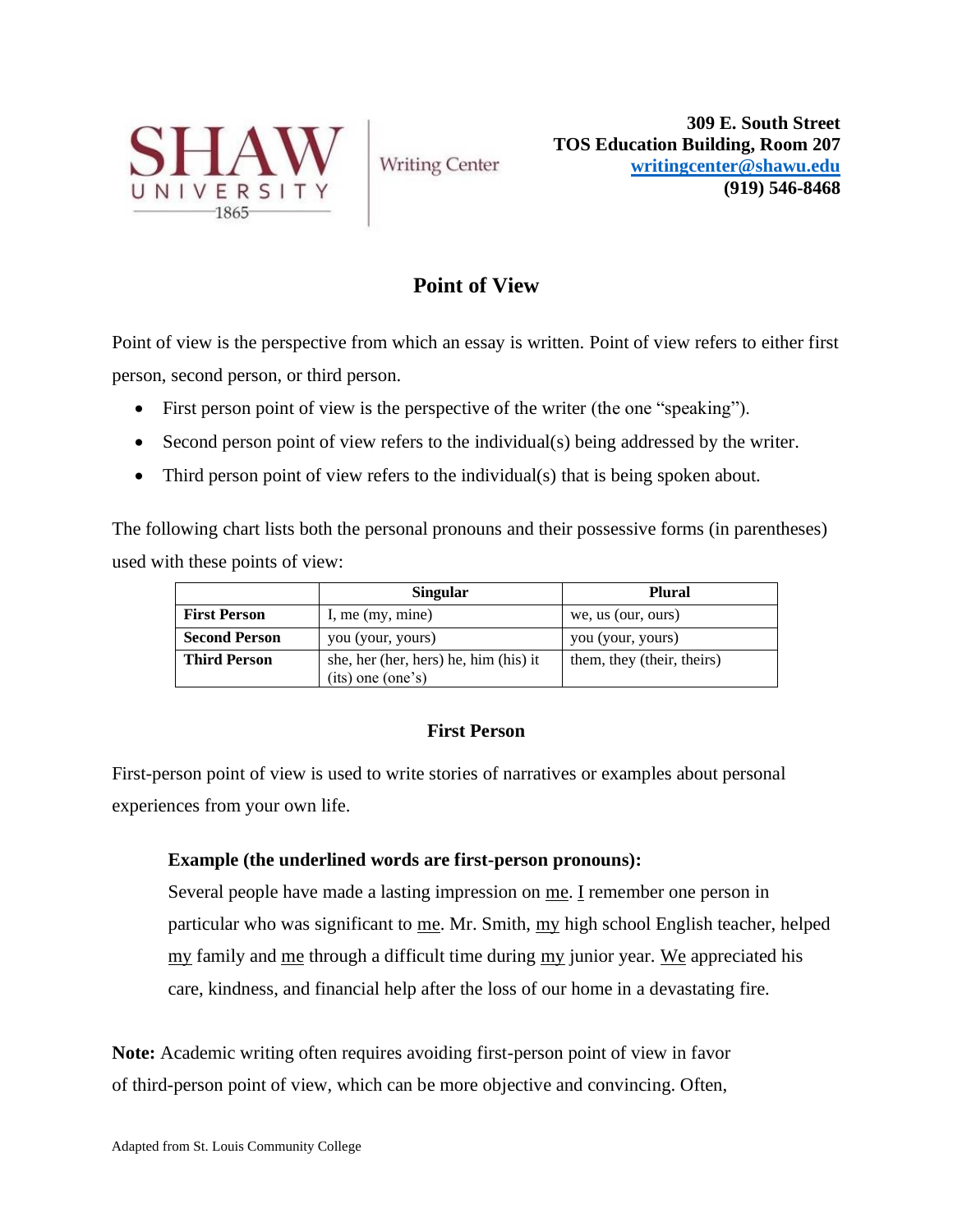students will say, "I think the author is very convincing." Taking out "I" makes a stronger statement or claim: "The author is very convincing."

#### **Second Person**

Second-person point of view, which directly addresses the reader, works well for giving advice or explaining how to do something. A process analysis paper would be a good choice for using the second-person point of view, as shown in this paragraph:

#### **Example (the underlined words are second-person pronouns):**

To prepare microwave popcorn, you will need a microwave and a box of microwave popcorn which you have purchased at a grocery store. First, you need to remove the popcorn package from the box and take off the plastic wrap. Next, open your microwave and place the package in the center with the proper side up. Then set your microwave for the suggested number of minutes as stated on the box. Finally, when the popcorn is popped, you are ready for a great treat.

**Note:** Academic writing generally avoids second-person point of view in favor of third-person point of view. Second person can be too casual for formal writing, and it can also alienate the reader if the reader does not identify with the idea.

### **Replacing the Word** *You*

In academic writing, sometimes the word *you* needs to be replaced with nouns to create more formality or to clarify the idea. Here are some examples:

| Inappropriate Use of "You"                         | <b>Revised to Replace "You"</b>                  |  |
|----------------------------------------------------|--------------------------------------------------|--|
| Uprisings in prison often occur when you allow     | Uprisings in prison often occur when the         |  |
| overcrowded conditions. (Are you, the reader,      | authorities allow overcrowded conditions.        |  |
| allowing the conditions?)                          | (Identifies who is doing what.)                  |  |
| In Wal-Mart, you usually have to stand in long     | Wal-Mart customers usually have to stand in long |  |
| lines to buy groceries. (Are you, the reader,      | lines to buy groceries. (Identifies who is doing |  |
| shopping in Wal-Mart?)                             | what.)                                           |  |
| In many states, you have colleges with few         | In many states, colleges have few rehabilitation |  |
| rehabilitation programs. (Do you, the reader, have | programs. (Identifies the actual subject of the  |  |
| colleges?)                                         | sentence.)                                       |  |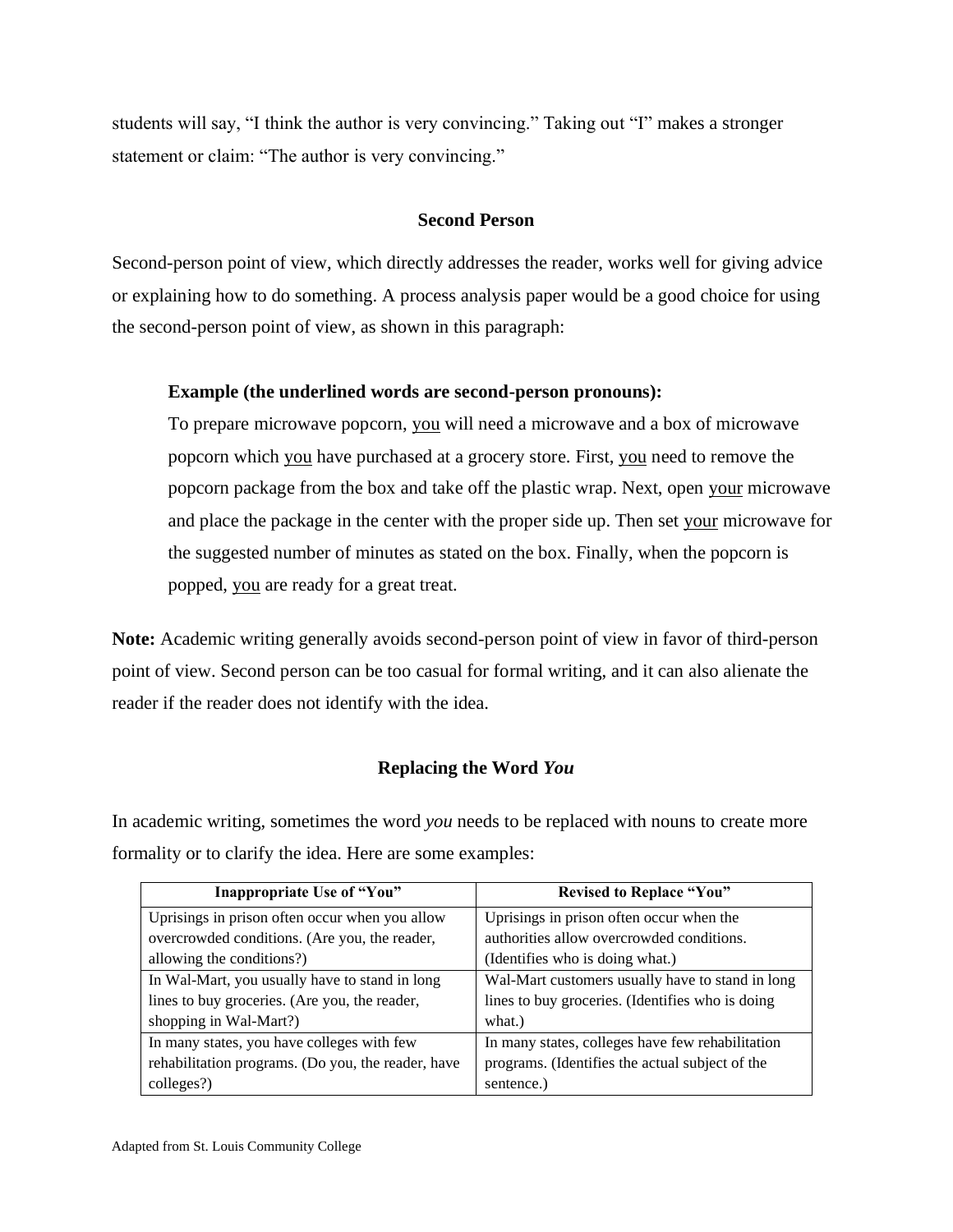#### **Third Person**

Most formal, academic writing uses the third person. Third-person point of view identifies people by proper noun (a given name, such as Ella Clark) or noun (such as teachers, students, doctors, or players) and uses the pronouns, such as *he, she, it,* or *they*. Third person also includes the use of one, everyone, and anyone.

**Note:** The use of various third-person nouns and pronouns in the following:

#### **Example (the underlined words are third-person words):**

The bosses at the factory have decided that employees need a day of in-house training. Times have been scheduled for everyone. Several senior employees will be required to make five-minute presentations. One is not eager to speak in front of others since she is very shy. Another one, however, is anxious to relate her expertise. The variation in routine should provide an interesting day for all people concerned.

#### **Third-Person Pronouns: Gender-Fair Use of Language**

In the past, if writers wanted to refer to one unnamed person, they used the masculine pronoun: *If a person is strong, he will stand up for himself*. Today, the automatic use of the masculine pronoun is avoided because it is considered sexist language.

Writers avoid perpetuating gender stereotypes by not assigning a particular gendered pronoun: *A doctor should listen to his patients*. *A nurse should listen to her patients*. These examples make assumptions that doctors are men and nurses are women, which is a sexist stereotype.

Using *he or she* is a possible solution, but not if the phrase comes several times in a row. The sentence becomes clunky and awkward: *If a person is strong, he or she will stand up for himself or herself when he or she believes in something*.

Another strategy is to use *they* as a generic third-person singular pronoun to refer to a person whose gender is unknown or irrelevant to the context of the usage. Although usage of the